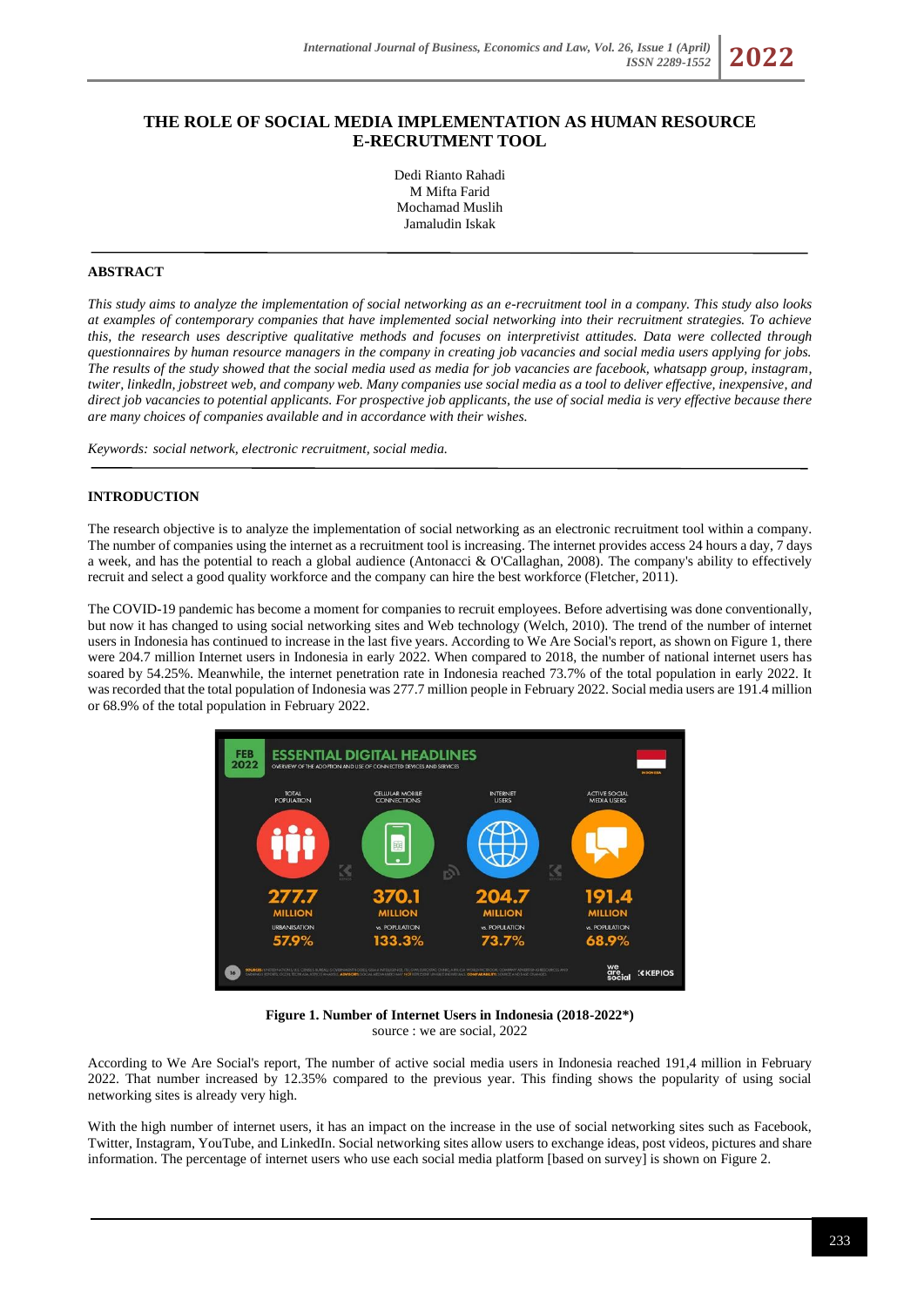The four highest order of social media platform users in Indonesia are as follows: Whatsapp users in Indonesia are as many as 88.7% of the total population; the previous year 87.7% (growing up). Instagram in Indonesia was 84.8% of the total population, the previous year 86 ,6% (down). Facebook in Indonesia is 81.3% of the total population; the previous year was 85.5% (going down). Tiktok in Indonesia as much as 63.1% of the total population, the previous year 38.7% (growing rapidly).



**Figure 2. Social Media Platform Users in Indonesia (February 2022)**

From the data above, it can be concluded that internet use in Indonesia is already high based on the total population. This is the basis for the use of social media is also very high and can be used as a means to create job vacancies and apply for jobs.

Kapse, Patii, and Patii (2012) define e-recruitment as the use of online technology to attract and locate candidates and assist the recruitment process. Torrington, Hall, and Taylor (2005) said that technological developments and increased use of the web have significantly increased the effectiveness of e-recruitment. Barber (2006) said the main driver for companies that use e-recruitment is to reduce recruitment costs, reduce administrative burdens, and improve the image and profile of the organization.

The research focuses on recruitment through social networking sites which is one element of e-recruitment. Berkshire (2005) defines social networks as web-based software and services that enable users to establish personal relationships, recruit employees, and provide employee references. In the current economic conditions, many businesses are under pressure to keep operating costs low. This has prompted the Human Resources department to have a low-cost and effective approach to recruiting.

Doherty (2010) states that although the economy is slowly improving, businesses are still under pressure to keep operating costs low. Many Human Resources departments have adopted social networking into their recruitment strategies. Organizations use social media to recruit employees in innovative ways such as building relationships with active and passive job seekers, expanding their talent pool and positioning themselves to select desired employers (CIPD, 2005). Technology is constantly changing; has created both opportunities and challenges for organizations to operate as a recruitment strategy. The research will describe the benefits and challenges faced by organizations when implementing social networks as an electronic recruitment tool. The research objective is to analyze the implementation of social networks as an electronic recruitment tool in a company.

# **LITERATURE REVIEW**

#### **E-recruitment**

There are many names of E-recruitment such as internet recruitment, online recruitment, web recruitment, and many others. Different from traditional recruitment which is done conventionally, e-recruitment utilizes information technology to handle the employee recruitment process. Breaugh et. al (2008) defines the recruitment model as a macro-level recruitment process with activities such as setting goals for recruitment, developing strategies, conducting recruitment processes, and evaluating recruitment results. Recruiters compete with each other for talent candidates, while job seekers compete for desired jobs; and where both adopt information technology in using E-recruitment (Borstorff, 2007). For most job seekers, the Internet has become a medium for viewing and applying for jobs (Cappelli, 2001). To get talented candidates, recruiters move quickly to get and recruit, which requires information technology in the process (Koong, 2002).

Social networking sites such as whatsapp, tiktok, facebook, twitter, instagram and linkedIn are growing rapidly (Raude, 2013). Social media is not only used to share important moments. However, now social media is also used for various other activities, such as work, business, and even job vacancies. Research conducted by JobVite (2012) found that 92% of employers use, or plan to use social networks as a recruitment tool, and will use them in the future.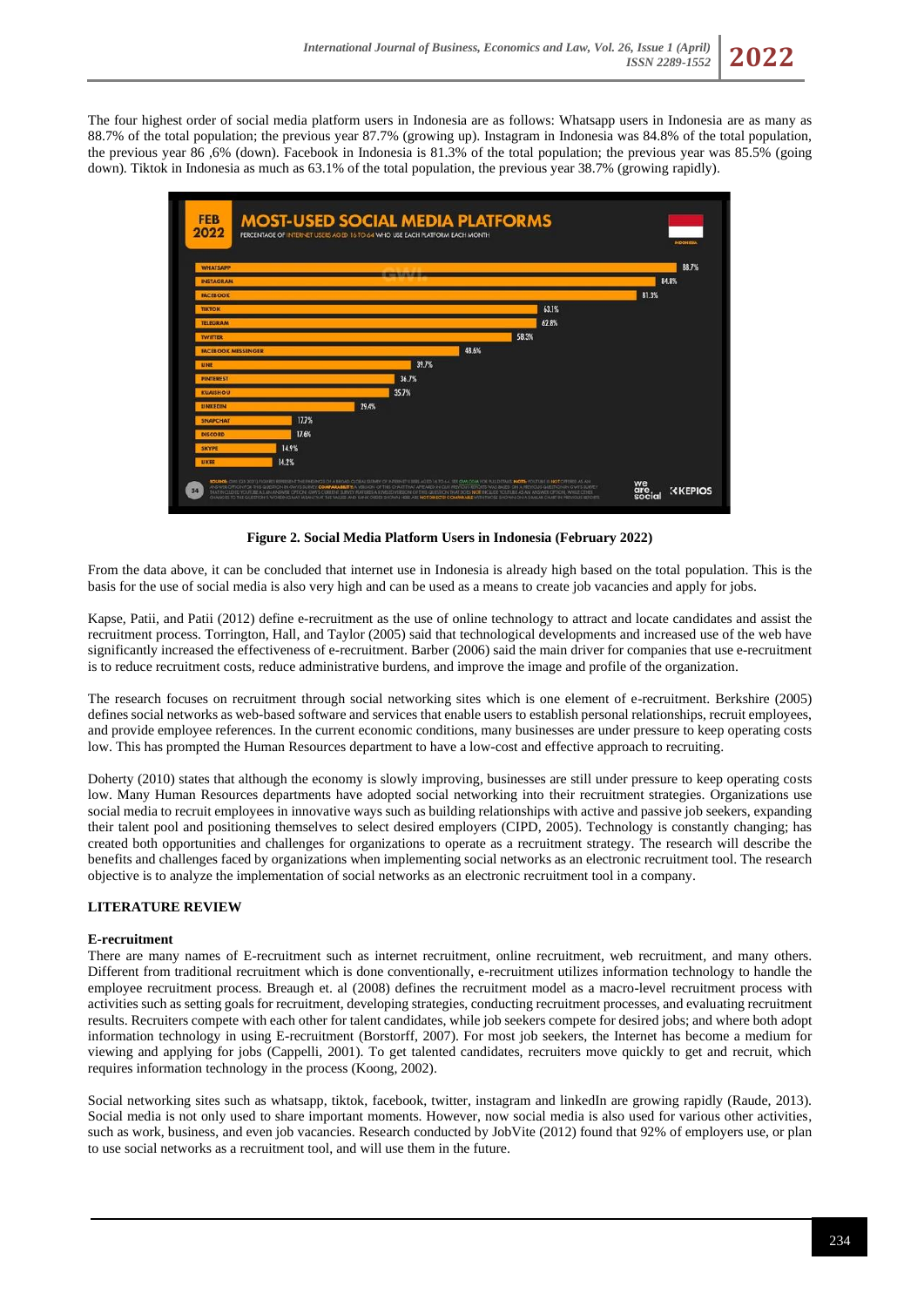

Supporting this view, Wright (2011) states that social media can be used by companies and can gain significant advantages by using social media recruiting methods. Social network users are essential for entrepreneurs to build a strong presence on social networking platforms. If used effectively, social networking sites have a great opportunity to find talented candidates. Previously job vacancies were widely advertised in newspapers, posters and recruitment agencies. With the development of the internet, many companies advertise through e-recruitment by posting job advertisements on the organization's website.

Currently, organizations create their own social network profile pages on LinkedIn, WhatsApp, TikTok, Facebook, Instagram, YouTube and twitter. Grensing-Pophal (2009), revealed that the recruitment process on social media can be done in three ways.

First, by posting available job vacancies on social media. Second, by looking for potential candidates, because social networks are ultimately networks (Grensing-Pophal, 2009). The third method suggested by Grensing-Pophal (2009) is to check applicants. The internet can check information about applicants as an additional reference. A survey conducted by JobVite in 2012 found that 92% of companies use, or plan to use social networks as a recruitment medium and survey results explained that 60% of the companies surveyed had successfully recruited new employees through social networking sites such as WhatsApp, Tiktok, LinkedIn, twiter, Instagram, YouTube and Facebook. It is concluded that the use of social networks as a recruitment tool is increasing. It was reported that in 2012, 54% of employers used Twitter, 66% Facebook, and 97% LinkedIn to search for potential employee candidates.

### **Conceptualization of E-recruitment**

There are four conceptualizations of e-recruitment from several literatures, namely: e-recruitment as a technological tool, erecruitment as a system, e-recruitment as a process, and e-recruitment as a service. The four conceptualizations of e-recruitment are as follows:

1. E-recruitment as a Technological Tool

E-recruitment as a technological tool is a conceptualization of e-recruitment as a technical operation (Breaugh, 2008). Faliagka et. al. (2012) stated that they presented a tool to automate the ranking of applicants in recruiting.

2. E-recruitment as a System E-recruitment as a system conceptually divides e-recruitment into independent but interrelated elements, which include information technology, society, organization, etc. The system view of e-recruitment assigns all automation functions to the information technology model of the system while experts will evaluate the results (Chiwara, et al, 2017).

3. E-recruitment as a Process

The view of the e-recruitment process focuses on e-recruitment activities (Llorens. et al, 2017). The activities of the erecruitment process are clearly identified and can be carried out by information technology or by human actors. This includes e-recruitment carrying out data collection activities using the online system (García et al, 2010). The purpose of the erecruitment process is the implementation of all recruitment activities.

4. E-recruitment as a Service

E-recruitment as a service aimed at recruiters and job seekers. Many independent e-recruitment model platforms are available from organizations or communities. E-recruitment as a service includes: e-recruitment as a repository, e-recruitment as a medium, and e-recruitment as a program.

### **Social Media**

Social media is an online medium, with its users being able to easily participate, share, and create content including blogs, social networks, wikis, forums, and virtual worlds. Blogs, social networks, and wikis are the most common forms of social media used by people around the world. The positive impact of social media is that it makes it easier for us to interact with many people, expand relationships, distance and time are no longer a problem, easier to express ourselves, information dissemination can take place quickly, costs are cheaper. While the negative impact of social media is to keep people who are close and vice versa, faceto-face interactions tend to decrease, making people addicted to the internet, causing conflicts, privacy problems, vulnerable to bad influences from others. The existence of social media has influenced social life in society. Changes in social relationships or as changes to the equilibrium of social relations and all forms of changes in social institutions in a society, which affect the social system, including values, attitudes and behavior patterns among groups in society. Positive social changes are for example the ease of obtaining and conveying information and obtaining social and economic benefits. While social changes tend to be negative such as the emergence of social groups in the name of religion, ethnicity and certain behavioral patterns that sometimes deviate from existing norms**.**

### **RESEARCH METHODS**

The research method used to research on electronic recruitment, with a theoretical approach. Researchers also undertake a flexible review methodology that allows simultaneous selection and analysis of papers. Flexibility review by applying grounded theory (GTM) methodology as an appropriate review methodology, Wolfswinkel et. al (2013).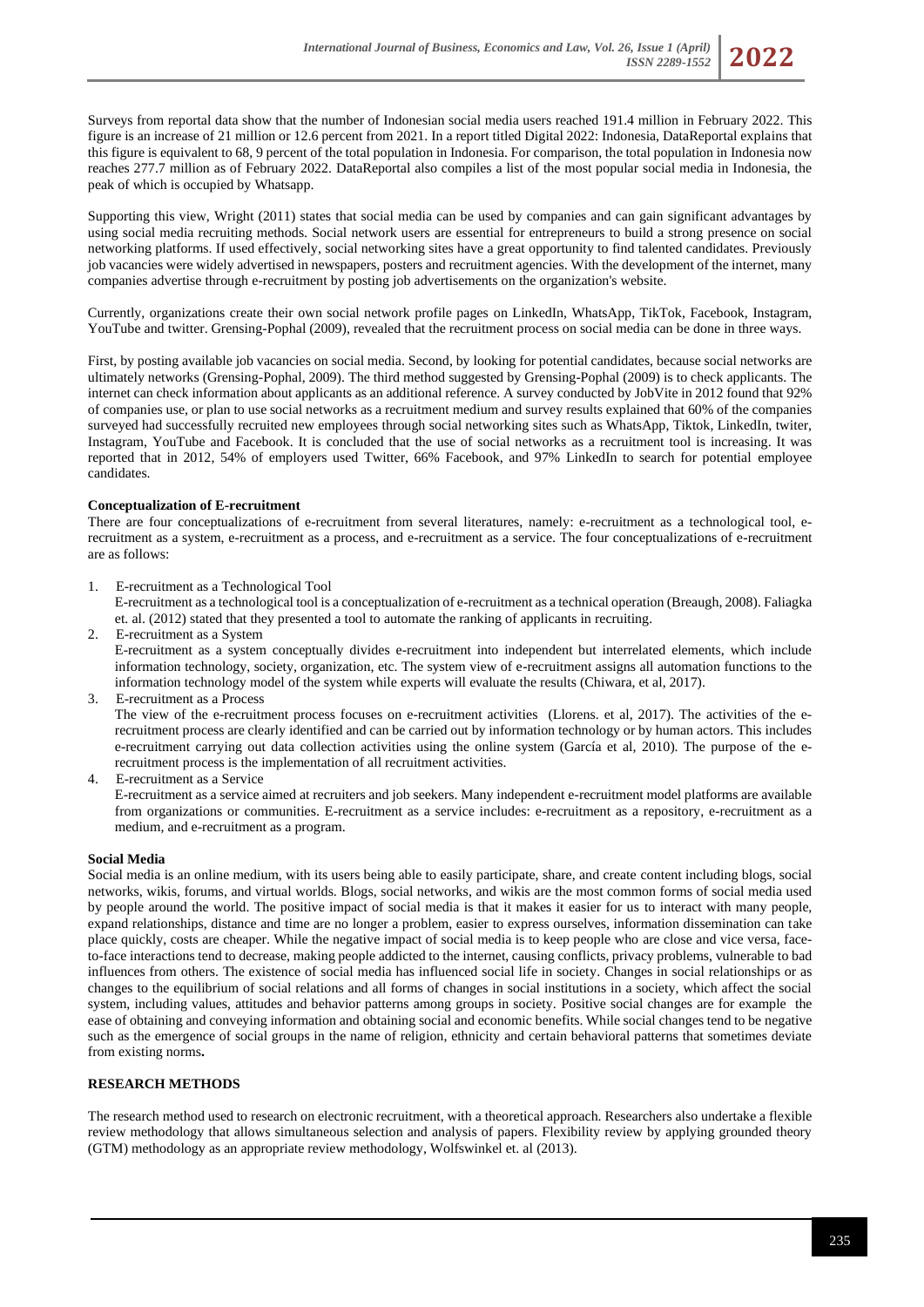Researchers distributed questionnaires to obtain data on the use of social media for companies and job seekers. Information asked about the social media platforms used and the advantages and disadvantages of using social media in finding work and advertising job vacancies. The purpose of distributing questionnaires on social networking sites is to increase the number of respondents and consider the high number of responses that can be generated (Horn, 2012). The questions given are open-ended which gives the respondent to answer freely. Open-ended questions are designed to encourage people to give open, broad, and developing answers, as well as to express attitudes or obtain facts (Saunders et al., 2012).

# **RESULTS AND DISCUSSION**

The results of the questionnaires answered by job seekers showed the following results:

The first question asked "What social media do you use to find job openings", the results show that the number of respondents who participated amounted to 102 users. The three highest orders are, a total of 102 users use LinkedIn, 100 users use whatsapp groups, and 80 users use job street web to find job vacancies. Those can be seen on Figure 3.



**Figure 3. Social Networking Site to Search for Job Vacancies**

The second question "What are the advantages of using social media to find job vacancies", the results show the following:

Users experience many benefits from using social media to find and apply for jobs. From 102 users, stated that it is convenient, simple and cheap. 101 users said they would have a lot of contact with professionals and 100 users said the job application process was fast. This shows that users feel great benefits in using social media as a means to apply for jobs. Those can be seen on Figure 4.



**Figure 4. Advantages of Using Social Networks to find Job Vacancies?**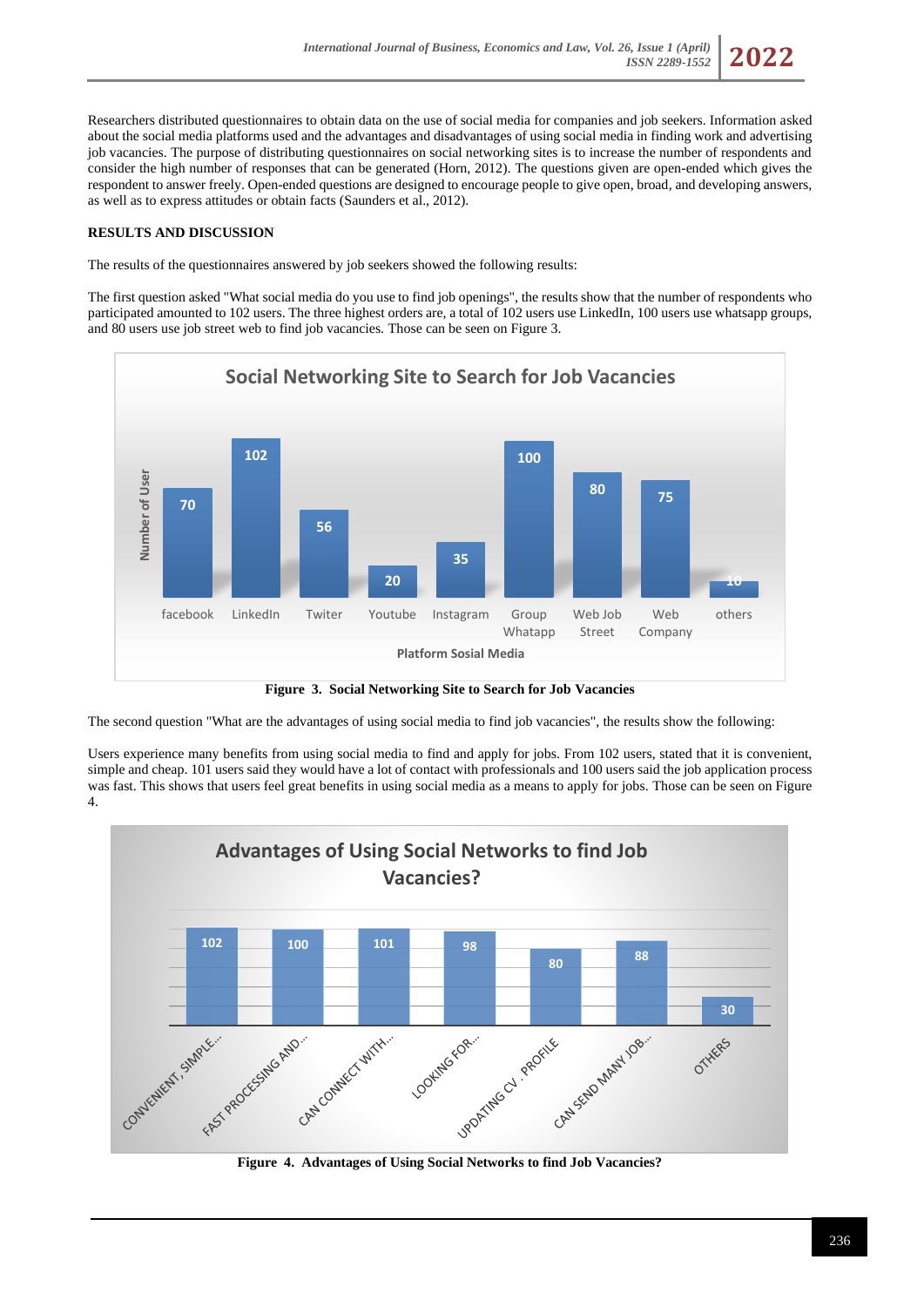The third question "What are the disadvantages of using social media to find job vacancies", the results show the following:

A total of 102 users stated that their personal data would be disclosed, 100 users stated that it would have an impact on the work they are currently doing and 80 users stated that they had scams and hoaxes that would ultimately harm job seekers. Those can be seen on Figure 5.



#### **Figure 5. Disadvantages of Using Social Networks To Find Jobs**

Of all the questions addressed to job seekers, the use of social media as a means to apply for jobs has become a necessity. They use social media to interact with other people or companies. Social media is a means for introducing to everyone of having the work skills and talents that the company needs. Job applicants will create an attractive profile so that it can attract the attention of the company or human resources department. But there is something that must be considered, often used by other people to commit crimes, for example creating fake job vacancies, so that it can harm job applicants and legal companies.

There are several examples of fake job vacancies in Indonesia being used by criminals and this should be a concern for job seekers. This scam often occurs and is spread on several social media. If job seekers are not vigilant or not careful, they will experience losses. For example, there is a request for money for accommodation or exam fees.

Before being deceived by fake job vacancies, you should not forget to pay attention to the characteristics. The following are the characteristics of fake job vacancies that are often found on social media and job portals ar the requirements are very easy and generally are impossible for certain positions; many typos and use of informal language in writing job advertisements, company profile and address are not found or unclear, It's too soon to get an interview call; asked for money during the interview or transportation costs; offering attractive salaries, profiting big company names, using email and free sites. To avoid fake job vacancies or hoaxes, it is necessary to pay attention and caution to avoid fraud. Fraudsters do various ways to make prospective job seekers believe and want to apply for a given job. Several actions that job seekers can take are apply from the company's official career website and confirm to the company directly. Job seekers will get complete information in the form of positions that are currently needed, qualified, and can even send their CV directly; Look for information about the listed companies, such as addresses, HRD, directors and other company details.

Feel like you've never applied but were suddenly contacted? Don't rush to accept the job offer, check if the HRD is really an employee there. Job seekers can type (HRD+company name) in the LinkedIn search field; Don't read and believe easily the details of every job vacancy information. Search and check on all social media, whether the information exists and check comments or testimonials from other users regarding fake job vacancies.

Questions were posed to 8 employees working in the human resources department who participated in filling out the questionnaire. The questions asked include what social media platforms are used to advertise job vacancies and what are the advantages of using social media platforms used to advertise job vacancies. The question for the Human Resources Department, "Where does the company advertise job vacancies", the answer can be seen on Figure 6.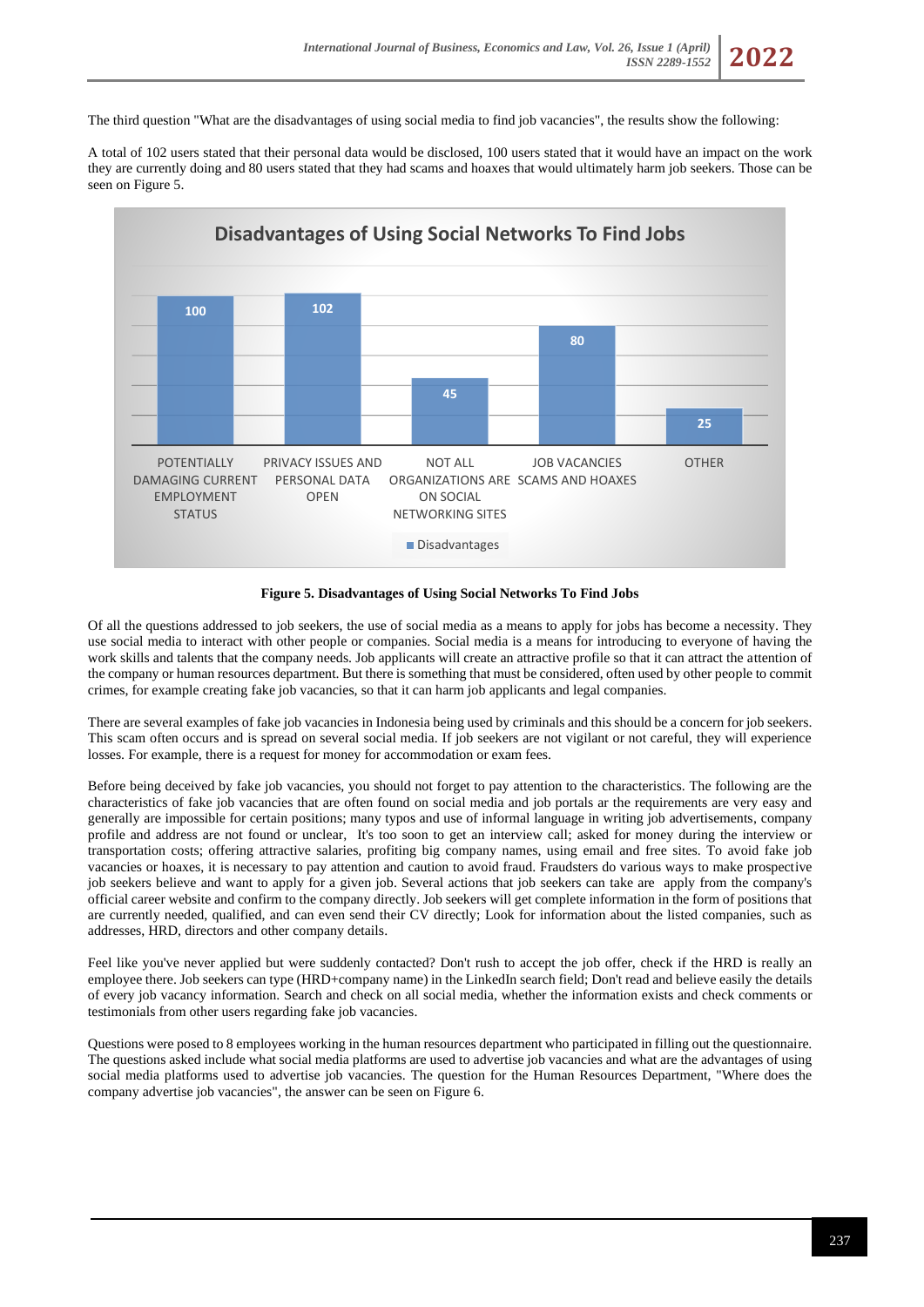

**Figure 6. Where Companies Advertise Job Vacancies**

From the survey results, companies use all social media platforms to advertise job vacancies. The three highest rankings are: as many as 8 companies use linkedin and whatsapp as a medium to advertise job vacancies and 6 companies use facebook. But there are also companies that use the corporate web and job street web to advertise job vacancies. It can be seen that companies no longer use newspapers as a means of advertising job vacancies, because they are paid and have limited time.

The second question, "What are the advantages for companies using social media in advertising job vacancies?", the answers are as follows:

From the survey results, basically companies get a lot of advantages by using social media platforms to advertise job vacancies, including saving company costs, processing applicant data quickly, being able to deal directly with applicants and introducing company profiles. Those can be seen on Figure 7.



**Figure 7 The advantages for companies using social media in advertising job vacancies?**

The research results are expected to help organizations and policy makers to formulate and implement the use of social networking information. Social media is a platform that can be used which has benefits including saving time and money as long as it is used very carefully and with proper guidelines to avoid complications. The results of the research also help to formulate and implement appropriate social media policies and utilize information on social media in a timely and efficient manner for various human resource practices, especially employee recruitment.

Recruitment strategies utilizing social media can contribute to a significant reduction in administrative tasks, as the HR department can view the personal data of potential candidates on social networking sites, such as the applicant's hobbies, interests, and employment history. Doherty (2010) claims that seeing information on prospective applicants online is much more profitable than reading conventional curriculum vitae. Information on potential applicants on social networking sites tends to be more accurate and up-to-date.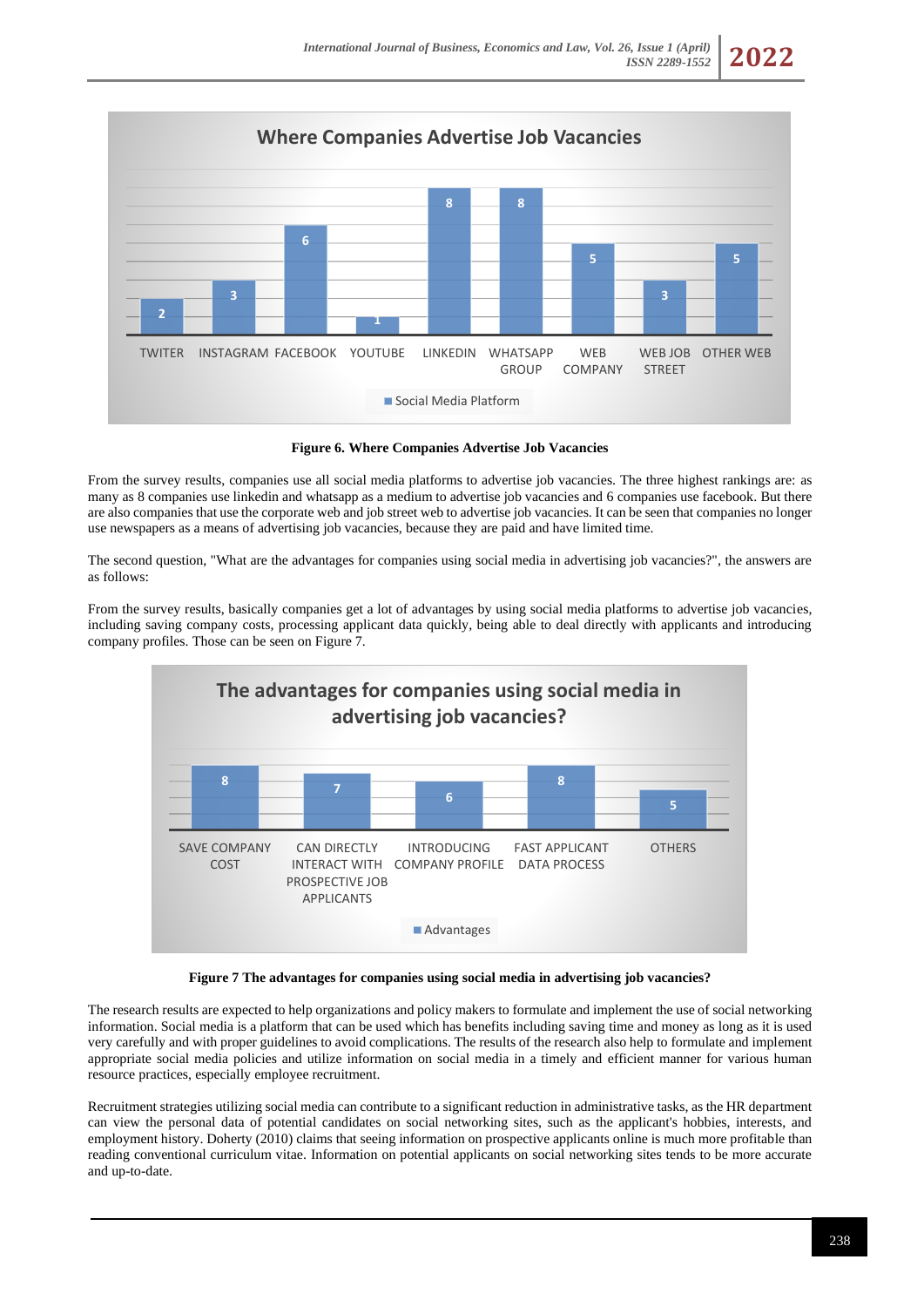Another benefit of recruiting through social networks is that companies can attract passive job seekers. This can be achieved by gaining the interest and attention of someone who is not necessarily looking for a new job (Galanaki, 2002).

By offering jobs directly and indirectly to attract the attention of the elusive passive job seekers, social networks can be used to find out the behavior of prospective passive employees" (Rutledge, 2008). This condition is supported by the results of a survey conducted by TimesJobs.com in 2012, the survey found that 49% of entrepreneurs view social networking sites as a potential way to reach passive candidates who are not accessible. "Social networking sites can provide a method for recruiters to establish twoway communication and engage prospective workers" (Bicky & Kwok, 2011). This view is supported, Saha (2012) states, social networking sites can serve as a medium of communication between employers and employees. This shows that social networks can be an effective way to recruit, engage, and attract potential talent for companies.

Companies and prospective job seekers, feel the benefits of using social media appropriately, quickly, and at the right time. Advertise job vacancies or apply for jobs becomes easier and faster without incurring large costs and will be a cost savings. There are many benefits, starting from the ease of obtaining and advertising job vacancies, effective ways of working in terms of time and cost. But on the other hand, social media is often used to commit fraud, for example opening fake vacancies and hoax information. So that users experience financial losses when applying for jobs and damage the credibility of the company. Users and companies must be careful and still have to exercise control when obtaining hoax information or fake job vacancies.

### **CONCLUSION**

The existence of innovation and technological developments makes social media an operational part of the company in carrying out its activities. Companies need to be careful when utilizing social media networks while remaining consistent and complying with laws and regulations. Employers and job candidates must respect each other in terms of privacy, fairness, and ethics (employers) and the organization's recruitment policies and practices (job candidates). Social media can function effectively and efficiently if employers and employees know the basic legal and ethical grounds regarding the use of social network information for organizational and business purposes. Social media is used to find and acquire potential employees and is expected to become a recruitment tool in the future. When the use of social media is not used properly it can cause legal problems. Social media has components that are not work-related, such as photos, videos, personal interests and personal information. These scattered components can influence biased decision-making regarding recruitment. Researchers emphasize the use of social media as a search and recruitment tool that can be used permanently, because it is proven to provide benefits for companies.

### **Implications of E-recruitment Conceptualization**

The implications of e-recruitment conceptualization stem from the ability to use conceptualizations for stakeholders and incorporate them into business operations. Conceptualization provides a pathway to standardization of e-recruitment. The benefits of standardization include having a common understanding of concepts and ease of communication.

#### **Implications for Practice.**

A well-defined e-recruitment conceptualization is used to define the boundaries imposed by practitioners, who will practice to adopt a particular conceptualization. The choice of alternative conceptualization that can be adopted by practitioners depends on the needs of the company.

### **REFERENCE**

<https://databoks.katadata.co.id/datapublish/2022/03/23/ada-2047-juta-pengguna-internet-di-indonesia-awal-2>

Antonacci, P. A., & O'Callaghan, C. M. (2008). *Promoting literacy development*. London: Sage.

- Breaugh, J.A., Macan, T.H., Grambow, D.M.: *Employee recruitment: current knowledge and directions for future research*. Int. Rev. Ind. Organ. Psychol. **23**, 45–82 (2008)
- Borstorff, P.C., Marker, M.B., Bennett, D.S. *Online recruitment: attitudes and behaviors of job seekers*. J. Strateg. E-Commer. **5**(1/2), 1 (2007)
- Bicky S. L., & Kwok, L. (2011). *Social media as an employee recruitment tool*. Graduate Student Research Conference in Hospitality and Tourism. Retrieved March 22, 2014, from http://works.bepress.com/linchi\_kwok/3
- Barber, L. (2006). *E-Recruitment developments. Retrieved.* March 1, 2013, from http://www.employment-studies. co.uk/resource/erecruitment-developments
- Berkshire, J. C. (2005, April, 4, 5). *Social network recruiting, HR Technology Agenda, Software and online services help recruiters mine their contacts for candidates and referrals*. HR Magazine
- CIPD. (2005). *Collecting Primary Data*. Retrieved September 3, 2013, from http://www.cipd.co.uk/ NR/rdonlyres/E4D6775E-07B6-4BCF-A912- C3DE563C3F74/0/1843980649SC.pdf
- Doherty, R. (2010). *Getting Social With Recruitment*. Strategic HR Review, 9, 11–15. http://dx.doi.org/10.1108/14754391011078063

Kapse, A., Patii, A., & Patii, N. (2012). *e Recruitment*. International Journal of Engineering and Advanced Technology, 1, 82–86. Torrington, D., Hall, L., & Taylor, S. (2005). *Human Resource Management* (6th ed., p. 13). Essex: Pearson Education Cappelli, P. (2001). *Making the most of on-line recruiting*. Harv. Bus. Rev. 79(3), 139–146.

Chiwara, J.R., Chinyamurindi, W.T., Mjoli, T.Q.: *Factors that Influence the Use of the Internet for Job-Seeking Purposes Amongst a Sample of Final-Year Students in the Eastern Cape Province of South Africa*. SA J. Hum. Resour. Manag. 15(1), 1–9 (2017)